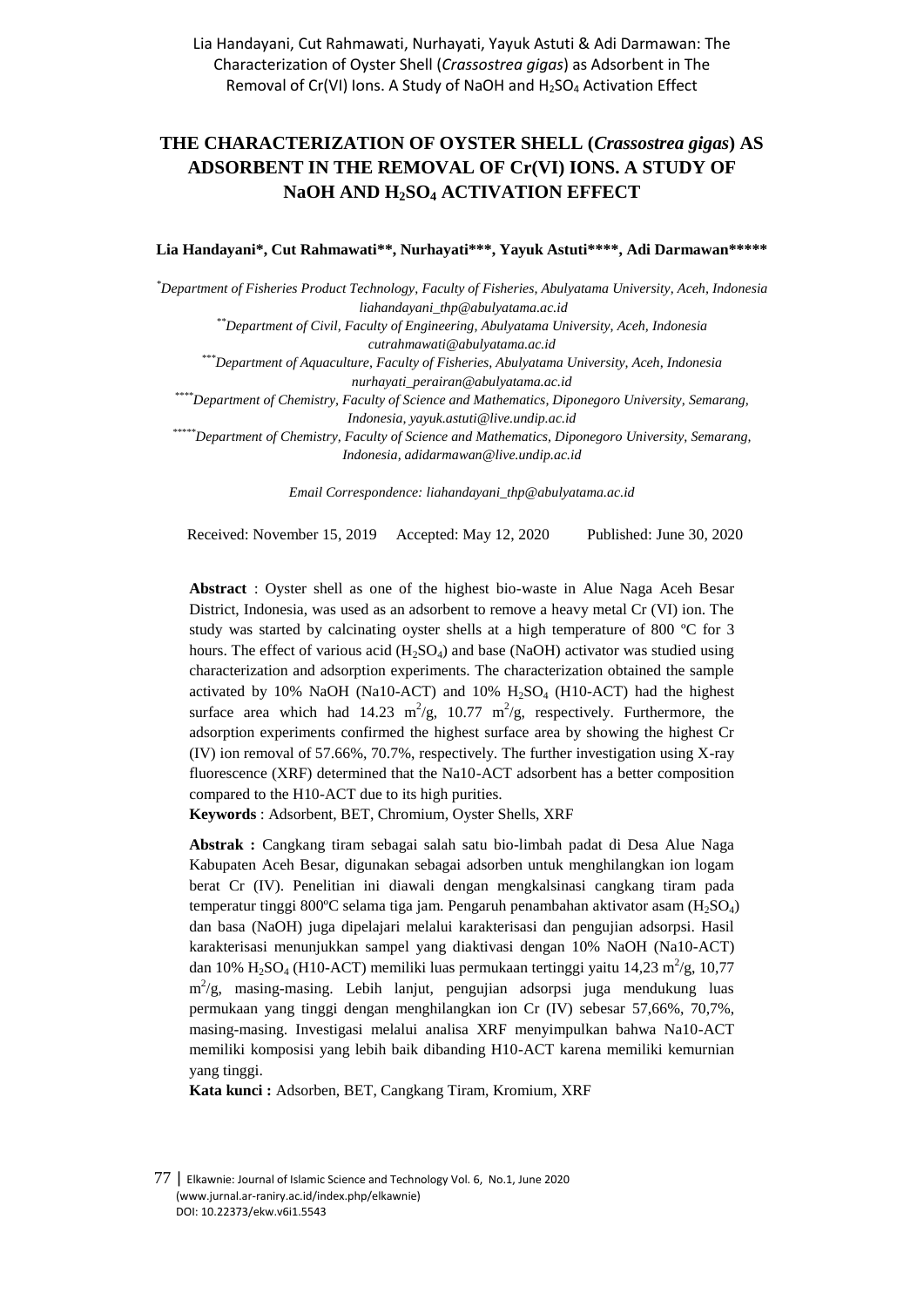### **Introduction**

The presence of oyster shells in the environment can be one of the environmental problems due to its characteristic as bio-waste. Several common problems are increasing the solid waste that disrupts environmental aesthetics, contributing to marine pollution which has an impact on damage to marine ecosystems, providing a bad smell, having higher management costs, etc.

In Syiah Kuala sub-district, Aceh Besar, most of the coastal communities, work as oyster farmers in which the oyster shells are produced after peeling the oyster. Most of the oyster shells are just thrown away to the environment and contribute to environmental pollution. It is getting worse since the accumulation of bio-waste in the local surroundings such as water bodies, rivers, and ditches which potentially affect environmental quality.

Several studies have been reported in the utilization of oyster shells as the source of Calcium (Handayani & Syahputra, 2017) and Chitosan (Handayani, Syahputra, & Astuti, 2018) or converting as adsorbent (Afranita, Anita, & Hanifah, 2014; Daud et al., 2017; Jung, Lee, Lee, Yoo, & Shon, 2007; Nasution & Iriany, 2015). Afranita (2014) reported the adsorption capacity of clams shells in which it can absorb 53.11% of 30 ppm per hour of Tin ions (Afranita et al., 2014). The deep investigation found that Calcium Carbonate  $(CaCO<sub>3</sub>)$  played the main role in determining the adsorption capacity of any shell-based adsorbent (Mohamed, Yousuf, & Maitra, 2012). The hardness of shell differentiated the amount of  $CaCO<sub>3</sub>$  (Surest, Wardani, & Fransiska, 2012). However,  $CaCO<sub>3</sub>$  would decompose to Calcium Oxide (CaO) in the high temperature  $(> 900^{\circ}C)$  where the Calcium containing in the  $CaCO<sub>3</sub>$  turned to 56.77% (Handayani & Syahputra, 2017). Moreover, CaO is reported as the activation component which also has adsorption performance. Yuangsawad (2011) reported the adsorption of phosphate ion using CaO based adsorbent (Yuangsawad & Na-ranong, 2011). Thus, oyster shells are potentially used as adsorbents, since oyster shells contain 56.77% of CaO (Handayani & Syahputra, 2017).

The research on industrial waste and wastewater treatment hse continuously developed to improve the removal capacity of any pollutants including heavy metal. However, most of the obtained process provides high technology and relatively shows lower capacity. Most industrial waste and wastewater treatment used the coagulation process to remove the heavy metal which contains in their waste and wastewater. However, this method is generating the secondary pollutant which has more toxicity compared to un-treated waste wand wastewater. Thus, the adsorption process can be an alternative process to remove heavy metal in waste and wastewater. It is supported by a comprehensive study which found that the adsorption process is relatively safe, cheap, and easy to handle. The preparation of adsorbent began with the activation process. The activation process can be achieved using the physical and chemical process. In the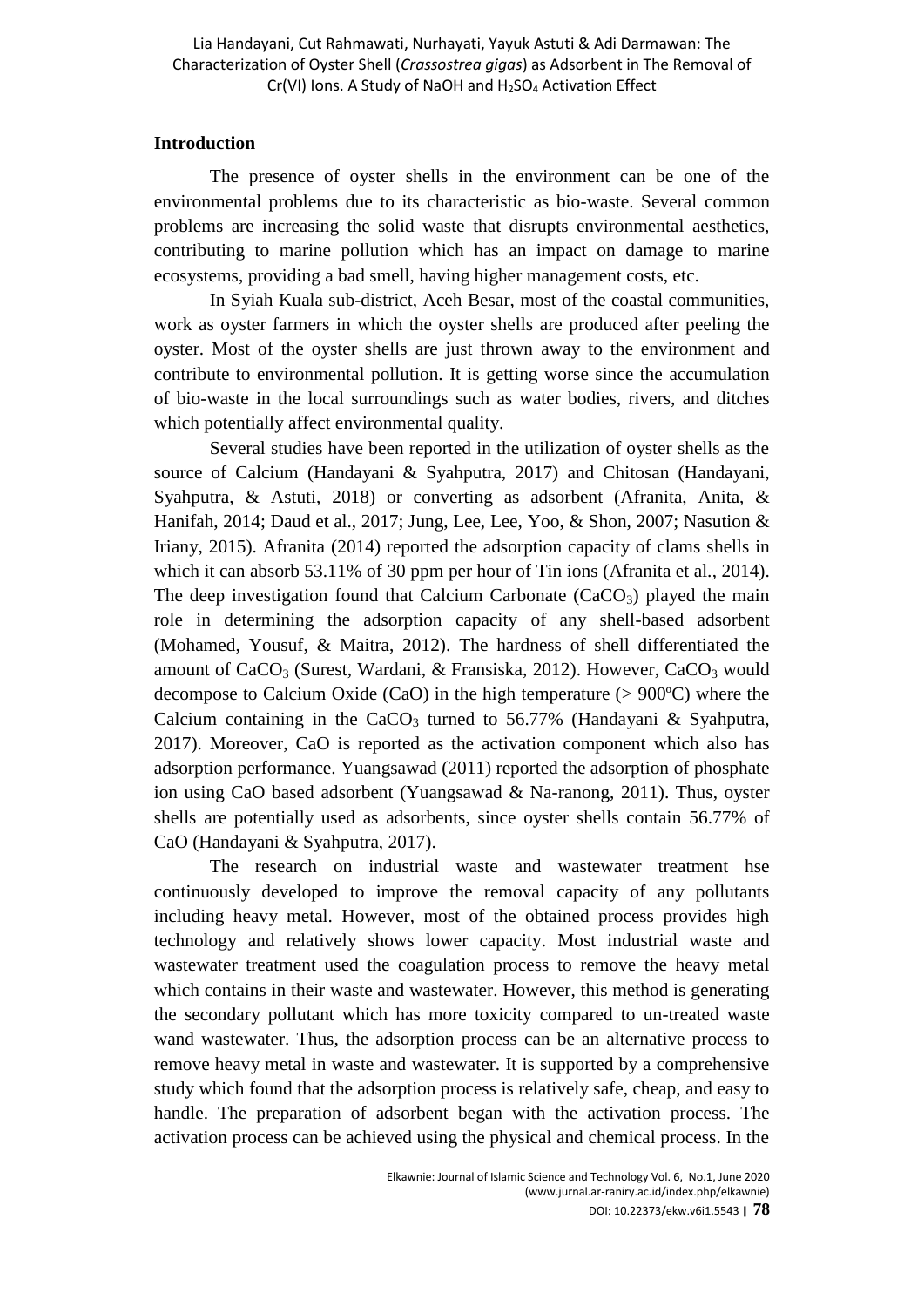chemical process, the activator agent such as  $H_3PO_4$ ,  $Ca_3(PO_4)_2$ , HCl,  $CaCl_2$ ,  $Ca(OH)_2$ , NaCl, HNO<sub>3</sub>, MgCl<sub>2</sub>, Na<sub>2</sub>CO<sub>3</sub> are used to adsorb water in the pore, resulting in higher surface area. Therefore, the mineral elements of the activator initiate the pores and open the closed or clogged surface. Moreover, the calcination is used to support the activation by providing additional energy to release the impurities. The high purities and higher surface area enhance adsorption capacities. A strong acid solution tends to clean organic contaminants. It is well known in the preparation of adsorbent, black carbon, and silica from rice hulk (Meliyana, Rahmawati, & Handayani, 2019).

The metal coating industry is one of the industries that produce waste with high levels of chromium (Cr) ions due to the use of chromium as the color substance and coating. The chromium ions produced under two oxidation conditions are Cr (III) and Cr (VI) ions. However, Cr (III) ions easily transform to Cr (VI) ions which have higher toxicity due to the oxidation process. Several studies have reported the high efficiency of adsorbent in heavy metal removals such as Hg, Cu and Fe. However, there is a limited number of adsorbents which have successfully removed ion Cr (IV) in the water bodies. Therefore, the use of oyster shell waste as an adsorbent for Cr (VI) ions removal is very important to develop since the fact that oyster shells are one of the most underused shells compared to other shellfish shells. The use of oyster shells as adsorbents is expected to increase its economic value as bio-waste and can be an effective process in the Cr (VI) ions removal.

In this study, there are two main activator components used which are NaOH and  $H_2SO_4$ . The study aims to investigate the performance of prepared adsorbent activated by acid and base solution which correlated to its surface area To be more specific, the study would characterize each prepared sample using Brunauer-Emmett-Teller (BET) analysis to see how activator components enhance the surface area. Furthermore, the adsorption experiment is designed to confirm the correlation between surface area and adsorption capacity of each prepared sample.

### **Experimental method**

### **Materials and Tools**

All the chemicals used in this study have high purities (E-Merck) and did not need any further purification process. The main material was oyster shells obtained from Alue Naga sub-district, Syiah Kuala Sub-district, Banda Aceh City. The chemical used in this study were  $H_2SO_4$  1%, 5%, 10%, 15%, NaOH 1%, 5%, 10% and 15%,  $K_2Cr_2O_7$ ,  $H_3PO_4$ , and 1.5 diphenylcarbazide.

Several tools used in this study were glassware including funnel, stirring bar, beaker glass, volumetric flask, pipette, volumetric glass, distilled water, pH meter, Whatman filter paper, Surface Area Analyzer (NOVA Quantachrome 11.0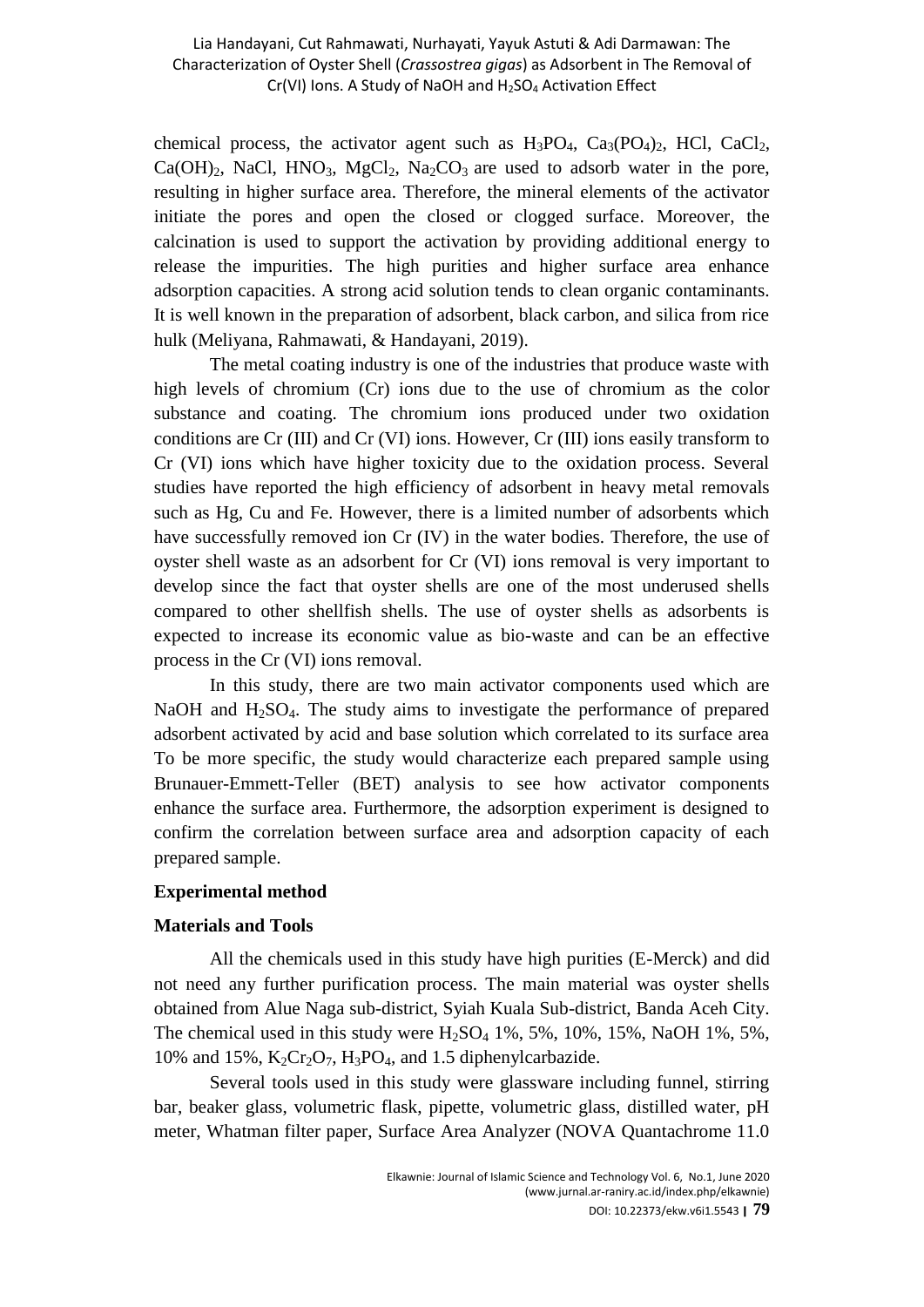version), X-ray fluorescence (Bruker), and spectrophotometer (Biobase Model BK-UV1000).

### **Preparation of Oyster Shells Powder**

The preparation technique was referred to and modified from the previous experiment reported by Handayani (2017). In this experiment, the adsorbent has 100 mesh of fineness obtained by treating on Planetary Ball Mill for 8 hours. The obtained powder is further noticed as CT.

#### **Preparation of Adsorbent**

The obtained CT was calcinated at 800ºC for 3 hours and marked as CCT. The CCT was then activated using the acid solution of  $H_2SO_4$  and base solution of NaOH in various concentrations (1%, 5%, 10%, and 15%) to see the effect of acid and base concentration. 30 grams of CCT were immersed in acid and base solution in each concentration for 2 hours and filtered. The obtained residue was then calcinated at 800ºC for 1 hour. After the calcinated, the obtained powder was washed several times until neutral pH achieved and dried at 105ºC for 6 hours. The obtained adsorbent was then characterized using Brunauer-Emmett-Teller (BET) analysis.

#### **Adsorption Experiment**

The adsorption experiment was conducted using a batch process. 1 gram of adsorbent was mixed with 30 mL of 25 mg/L of Cr(IV) ions and rest for 24 hours. After 24 hours, the concentration of Cr(IV) ions was controlled using a spectrophotometer (Biobase Model BK-UV1000). The concentration measurement followed the APHA measurement standard (APHA, 1985) which mixed the Cr(IV) ions solution with 1.5-diphenylcarbazide 0.5% to obtain a purple based solution. A mixture of  $H_2SO_4$  and  $H_3PO_4$  was used as a buffer to stabilize the color. The concentration measurement was conducted at a specific wavelength of 540 nm. The Cr(IV) ions removal was determined using the equation below.

$$
C(96) = \frac{c_0 - c_e}{c_0} \times 100 \dots \dots \dots \dots \dots \dots (1)
$$

Where C (%): % Cr(IV) removal;  $C_0 =$  initial concentration;  $C_e$ : obtained concentration after treatment

#### **Results and Discussion**

#### **Surface area measurement using Brunauer-Emmett-Teller (BET) analysis**

The analysis of BET was used to calculate the surface area and pore characteristics of the prepared adsorbent. Both information determined the adsorption capacity of the prepared adsorbent. An adsorbent with a high surface area would have a better adsorption capacity because it had a higher contact area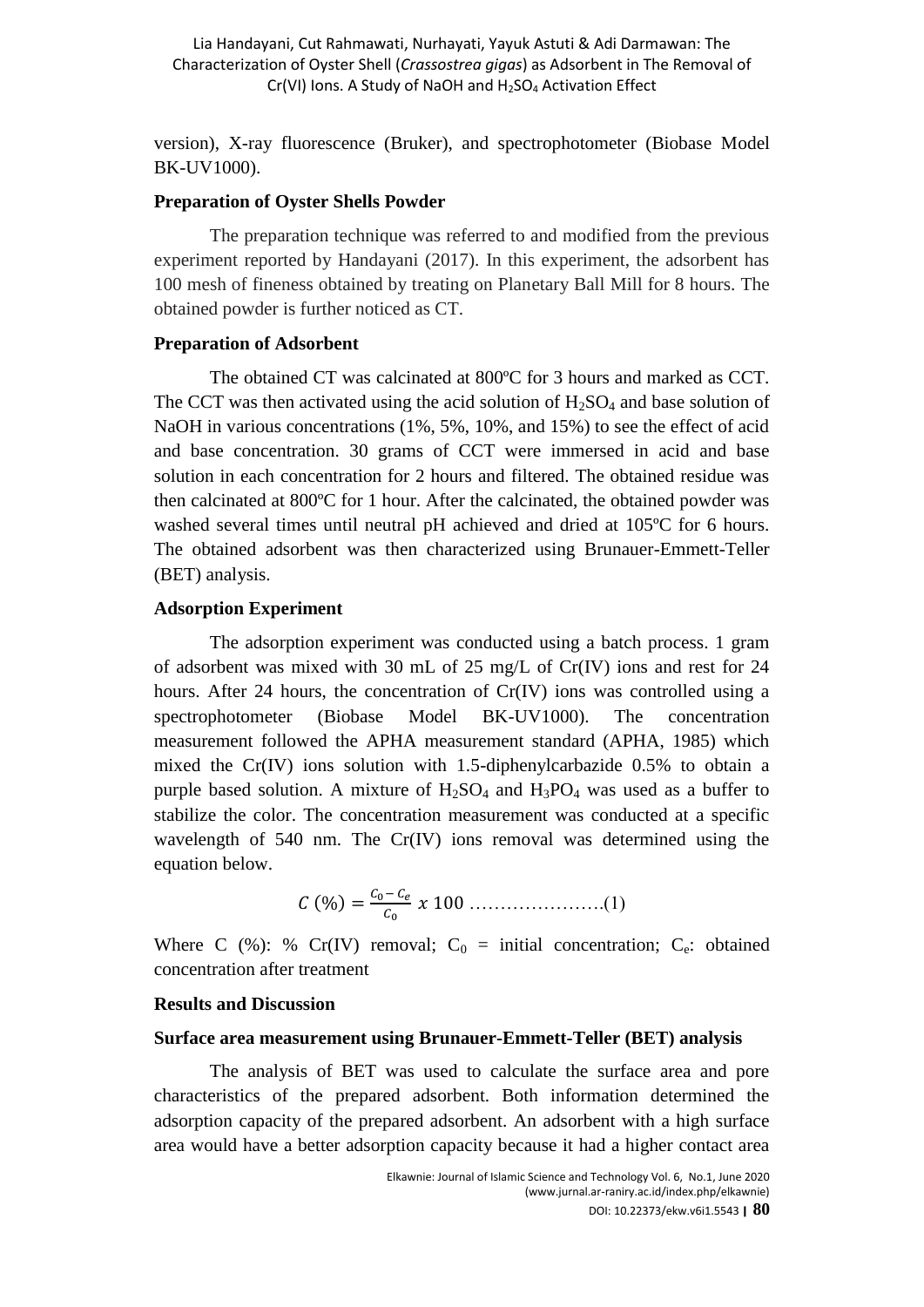as a place in conversion of the adsorbate. Moreover, the high surface area was determined by the material purities. The existence of impurities clogged the material surface and reduced the material surface area. The impurities could be removed by the activation process. The activation process could be conducted through physical activation using a calcination process or chemical activation using several activator compounds. The removal of impurities opened the clogged surface area and enhanced the material surface area. Table 1 showed the surface area of each prepared sample.

| Sample     | Physical Characterization |                                  |  |  |  |
|------------|---------------------------|----------------------------------|--|--|--|
|            | Surface area $(m^2/g)$    | Micropore surface area $(m^2/g)$ |  |  |  |
| CT.        | 2.95                      | 5.7                              |  |  |  |
| <b>CCT</b> | 7.75                      | 9.5                              |  |  |  |
| $H1-ACT$   | 1.11                      | 1.56                             |  |  |  |
| $H5-ACT$   | 3.49                      | 4.77                             |  |  |  |
| $H10-ACT$  | 10.77                     | 14.78                            |  |  |  |
| $H15-ACT$  | 8.75                      | 9.28                             |  |  |  |
| $Na1-ACT$  | 2.17                      | 2.72                             |  |  |  |
| $Na5-ACT$  | 2.61                      | 3.63                             |  |  |  |
| Na10-ACT   | 14.23                     | 15.98                            |  |  |  |
| Na15-ACT   | 12.78                     | 14.34                            |  |  |  |

**Table 1.** Sample surface area

Table 1 showed that CCT had a higher surface area compared to the CT sample. It was because the CCT had lower moisture content after the calcination process. However, the chemical activation process using acid and base solution enhanced specifically prepared sample such as the one activated by 10% H2SO4 (H10-ACT), and 10% and 15% NaOH (Na10-ACT and Na15-ACT). There would be many speculations to answer the phenomenon. Moreover, the possible reason was that only those concentrations could effectively remove the impurities and enhance the surface area. The low concentration of acid or base solution had low performance resulting in higher contamination of acid and based solution in the material surface. Besides, the higher concentration of an acid solution  $(>10\%)$ resulted in the breakage of the surface due to a strong acid solution. In this study, 10% of acid and base solutions were found as the optimum condition to obtain the high surface area of the adsorbent.

### **Adsorption of Cr(VI) ion**

The adsorption experiment was used to see the correlation between the surface area and adsorption capacities. Figure 1 showed the result of the adsorption experiment using the prepared sample.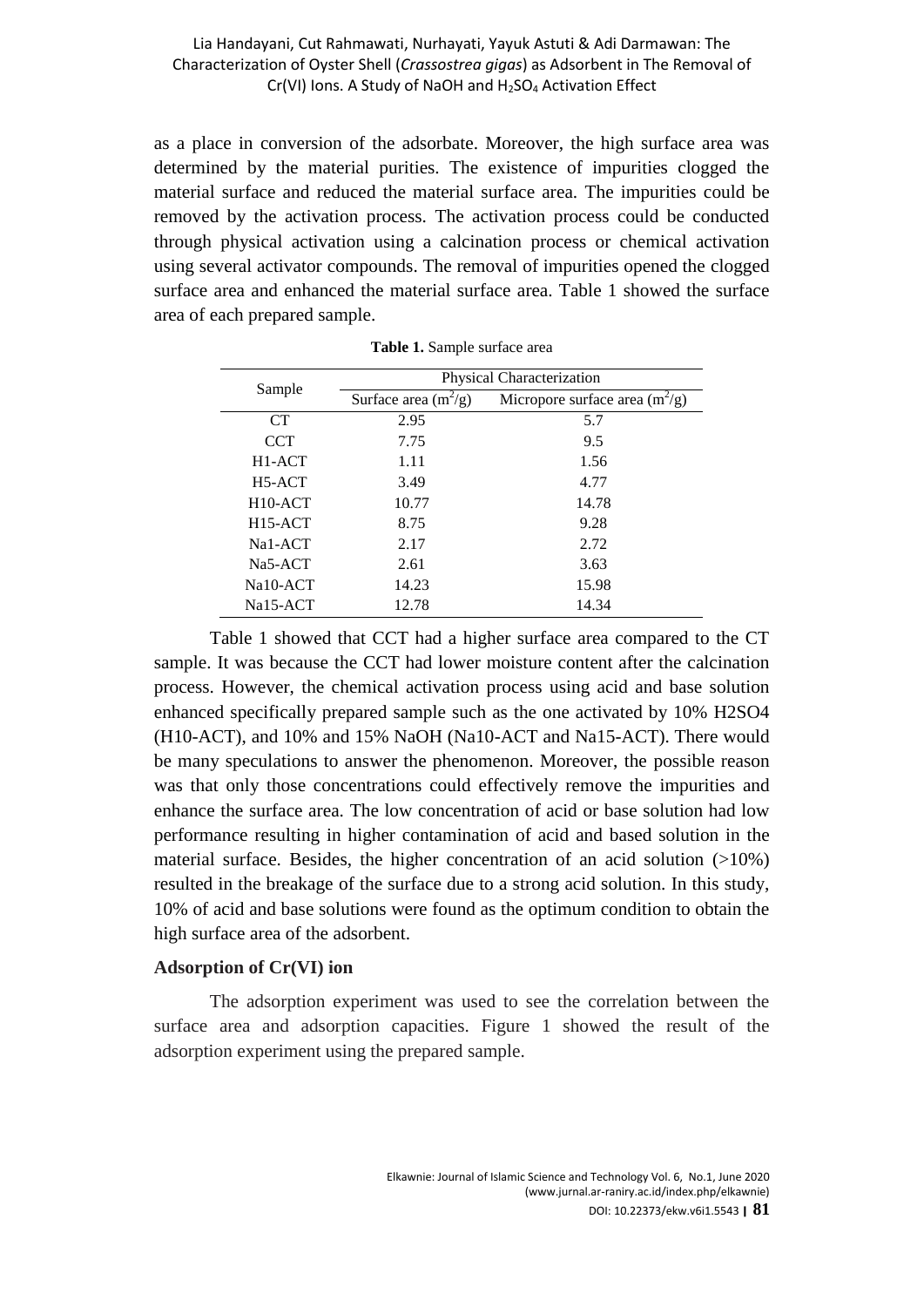

**Figure 1.** The percentages of Cr(VI) ions removal using (a) CT, (b) CCT, (c) H1-ACT, (d) H5-ACT, (e) H10-ACT, (f) H15-ACT, (g) Na1-ACT, (h) Na5-ACT, (i) Na10-ACT, and (j) Na15-ACT.

Figure 1 showed that the adsorbent activated using  $10\%$  H<sub>2</sub>SO<sub>4</sub> had the highest Cr(VI) removal followed by the one activated by 10% NaOH which approximately removed 70.7% and 57.66% of Cr(VI) ions, respectively. However, the percentage of absorption was still low. It was because there were no stirring and heating processes during the adsorption experiment. The chemical reaction rate was influenced by several factors including the concentration of adsorbate and adsorbent, pH, time, temperature, stirring (mechanical), and catalyst. It could be seen that the stirring process affected the adsorption capacity process. Thus, resting the adsorbent with adsorbate without any stirring process reduced the possibilities of physical interaction between adsorbent and adsorbate, resulting in lower adsorption percentage. Moreover, the further investigation confirmed that our prepared sample relatively had a low surface area compared to the other sample prepared by previous studies. Nasution (2015) reported that seashell shell which had the similar amount of  $CaCO<sub>3</sub>$  with oyster shell (approximately 97%) activated by calcination at 800 $^{\circ}$ C had 803.82 m<sup>2</sup>/g of surface area (as comparison Na10-ACT as the highest surface area of 14.23  $m^2/g$ ). The result found that the prepared sample obtained in this study had a low surface area. It was because of the calcination process was not optimum due to the short period (3 hours) of calcination. In this study, the ineffective calcination process generated a lower surface area.

Further analysis found that the existence of ion  $H<sup>+</sup>$  in the system played a more important role compared to the surface area. The result of the BET analysis found that Na10-ACT had higher surface area compared to H10-ACT. However, H10-ACT provided higher adsorption capacity compared to Na10-ACT. It was because the adsorbent activated by acid solution had higher H+ ions in the pores resulting in high possibilities of physical interaction between adsorbent and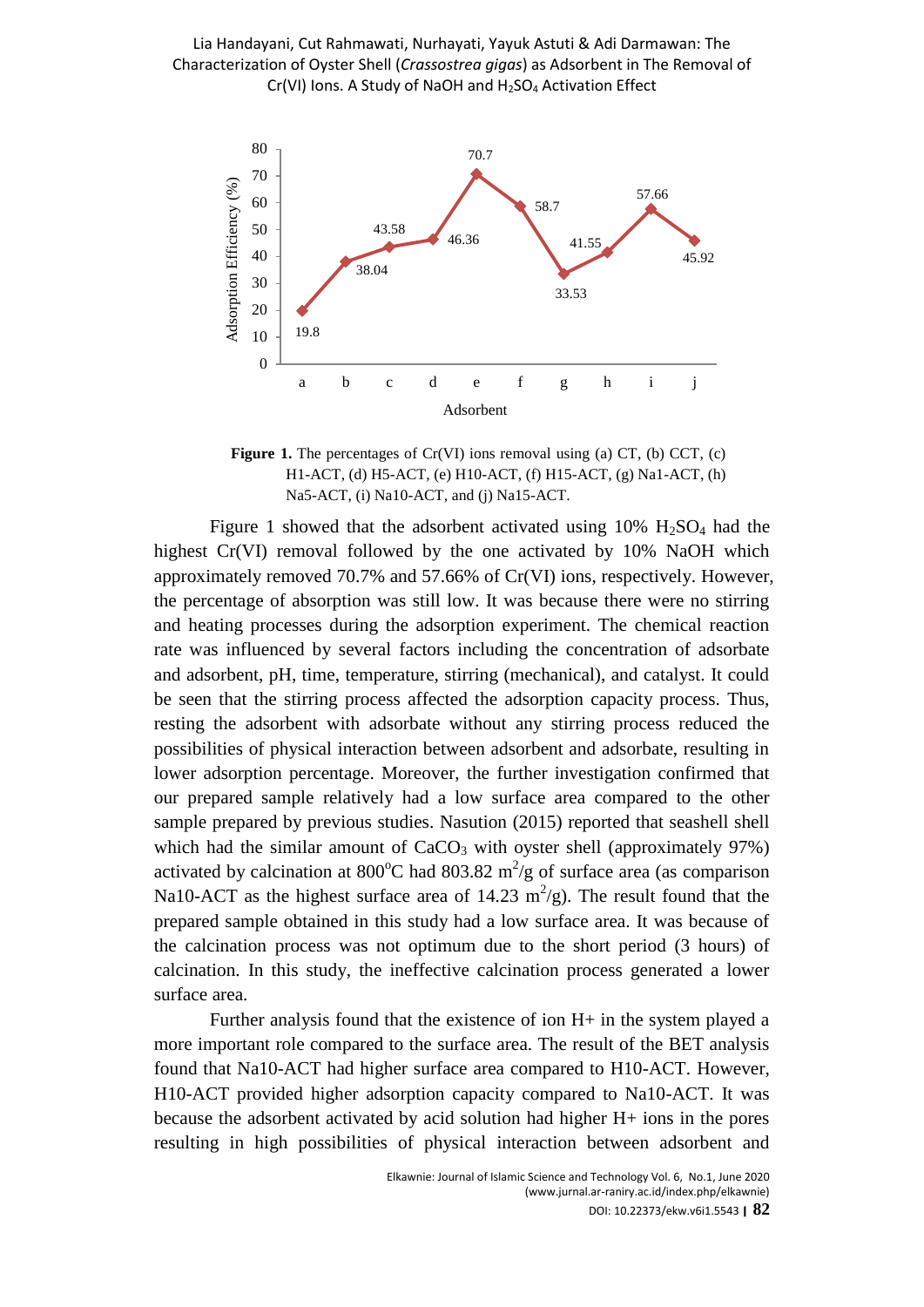adsorbate. Besides, the high H+ ions in the adsorbent surface reduce the oxidation number of Cr ion from  $+6$  to  $+3$  as the equation below (Shevla, 1982). The other reason was that the heavy metal ion removal was easy in acid solution to compare to neutral of base environment solution.

$$
Cr_2O_7^{2-} + 14H^+ + 6e^- \longrightarrow 2Cr^{3+} + 7H_2O
$$
.................(2)

### **X-Ray Fluorescence (XRF) Analysis**

XRF analysis was used to confirm the chemical substance and impurities of H10-ACT, NA10-ACT, and CT as control. It was important since both H10- ACT and Na10-ACT providing the highest surface area and adsorption capacities in each activation process. The result of the XRF analysis was shown in table 2.

**Table 2**. Chemical composition of H10-ACT, Na10-ACT, and CT

| N <sub>0</sub> | Sample                | Chemical Composition (%) |      |      |      |              |      |      |      |
|----------------|-----------------------|--------------------------|------|------|------|--------------|------|------|------|
|                |                       | Ca                       |      | Al   | Si   | <sub>S</sub> | Fe   | Sr   | Ag   |
|                | $H10-ACT$             | 67.23                    | 0.40 | 0.47 | 0.27 | 30.38        | 0.34 | 0.20 | 0.24 |
|                | Na <sub>10</sub> -ACT | 97.83                    | 0.24 | 0.32 | 0.41 | 0.16         | 0.44 | 0.31 | 0.28 |
| 3              | CT (Control)          | 98.65                    | 0.38 | 0.22 | 0.16 | 0.21         | -    |      | -    |

In table 2, each sample was consist of calcium as the main compound which following the previous result which reported that the oyster shell had similar calcium properties with clams shell (Handayani, L & Syahputra, F. 2018). The calcium compound was derived from the CaO compound formed from the decomposition of  $CaCO<sub>3</sub>$  at high temperatures during the physical calcination process. The result confirmed CaO as the main compound containing in each prepared sample. Several compounds in the small amount also detected such as Cl ion,  $Al_2O_3$ ,  $SiO_2$  and  $SO_3$ ,  $Fe_2O$ ,  $SrO$ , and  $Ag_2O$ . To be more specific, several compounds obtained inactivated samples were not found in control samples such as Fe<sub>2</sub>O, SrO, and Ag<sub>2</sub>O. It indicated that the activation process possibly contributed to high impurities. As we could see in table 2, CT has the highest purities compared to H10-ACT and Na10-ACT. Besides, the high amount of Calcium element in CT was not obtained from CaO, but coming from CaCO3. Moreover, the high adsorption capacity of H10-ACT was also because of the high purity of H10-ACT compared to Na10-ACT which had high impurities. It was well known that impurities giving an additional effect in determining adsorption capacities in adsorbent material.

### **Conclusions**

The characterization of adsorbent obtained from oyster shells was differentiated by the calcination process. The calcination process affected the surface area and impurities. Both parameters had a positive correlation to adsorption capacity. The characterization obtained the sample activated by 10%